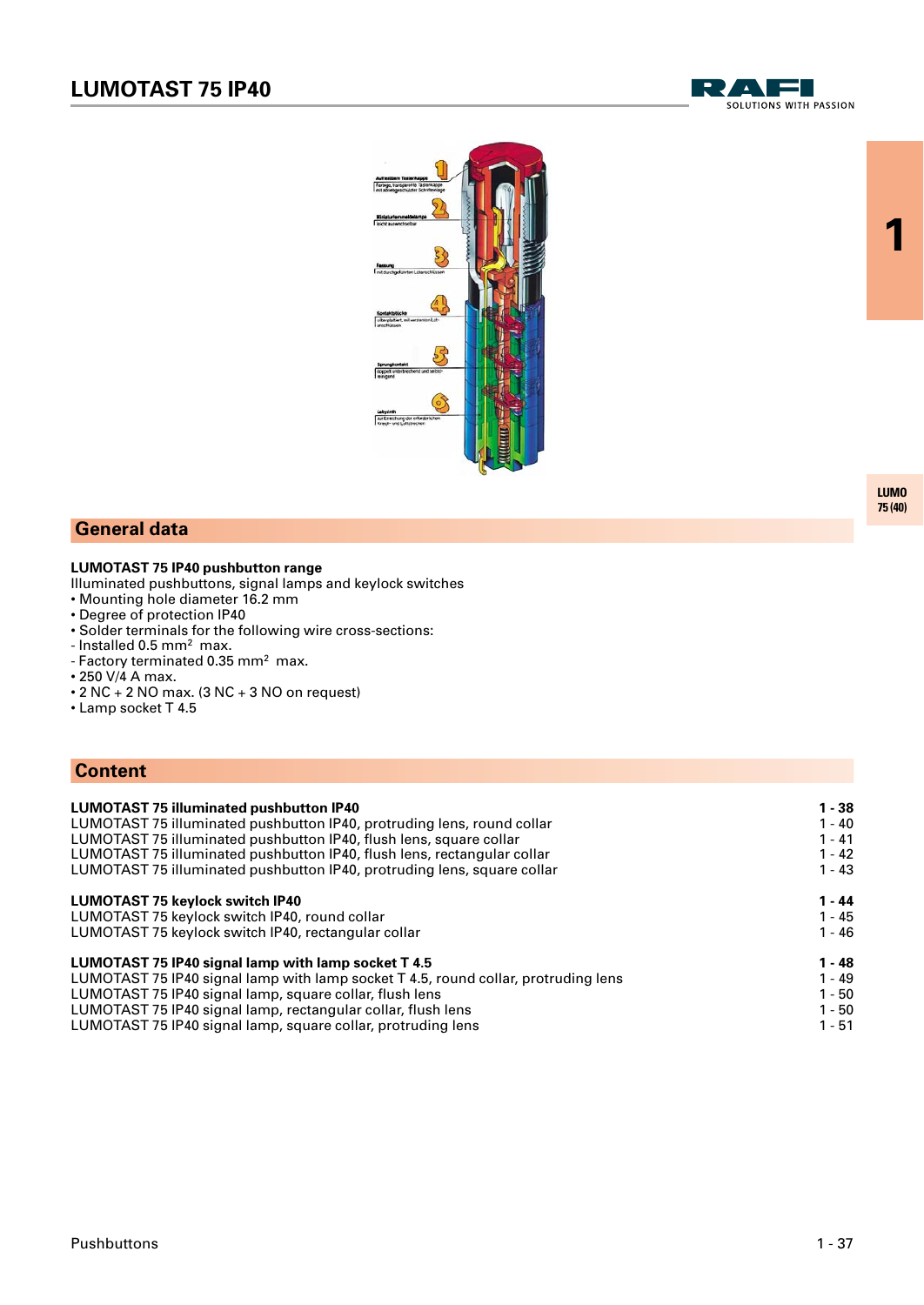

### **LUMOTAST 75 illuminated pushbutton IP40**



### **Technical data**

**General information**<br>Form of lens

Form of lens<br>
Form of collar
Form of collar
Form of collar
see order block Colour of collar

### **Dimensions**

**1**

**LUMO 75 (40)** 

> Length of collar see order block<br>
> Width of collar see order block Diameter of collar Overall height 7.5 mm<br>Mounting depth 41.5/49. Mounting hole

### **Mechanical design**

Mounting ring nut Terminals solder terminals<br>Contact system snap-action brid Contact function see order block Contact arrangement see order block Contact materials Ag Illuminability yes Lamp socket T4.5

#### **Mechanical characteristics**

Operating force max. <br>
2.7 mm<br>
2.7 mm Operating travel Switching travel NC 1.6 mm Switching travel NO 0.9 min<br>Robustness min. 100 N Robustness min.

#### **Electrical characteristics**

Rated voltage AC max. 250 V<br>Rated voltage DC max. 220 V Rated voltage DC max. Rated voltage AC/DC min. 12 V

see order block<br>see order block

see order block<br>see order block 41.5/49.5/57.5 mm<br>16.2 mm

snap-action bridge contact

Rated current AC max. 4 A<br>Rated current DC max. 0.2 A Rated current DC max. 0.2 A<br>Rated current AC/DC min. 5 mA Rated current AC/DC min. Contact resistance acc. to life max. 200 m $\Omega$ Protection class II **Other specifications**

# Operating life, at 250<br>V/2 A (operations) Operating life, at 250<br>V/4 A (operations)

Degree of protection from front side IP40 Ambient temp. operating Ambient temp. operating without lamp max.  $+70 °C$ Ambient temp. operating with lamp max.  $+55 \text{ °C}$ Storage temperature min. -40 °C<br>Storage temperature max. +80 °C Storage temperature max. Resistance to constant environment according to

Resistance at variable

Flame class acc. to UL 94 V 1 Hot wire ignition acc. to IEC 60695-2-1 yes

200000 (momentary)

#### 60000 (momentary). 10000 (latching)

 $-25 °C$ 

IEC 600 68-2-3 and 2-30

according to IEC 600 68-2-14 and 2-33 Approvals ENEC 25 T 55 (70), UL, **CSA** 

### **Accessories LUMOTAST 75 illuminated pushbutton IP40**

| <b>Description</b>              | <b>Photo</b> | Order no.                | Page |
|---------------------------------|--------------|--------------------------|------|
| Filament lamp, T 4.5 base, 12 V |              | $1.90.100.022/00005 - 6$ |      |
| Filament lamp, T 4.5 base, 24 V |              | $1.90.100.023/00005 - 6$ |      |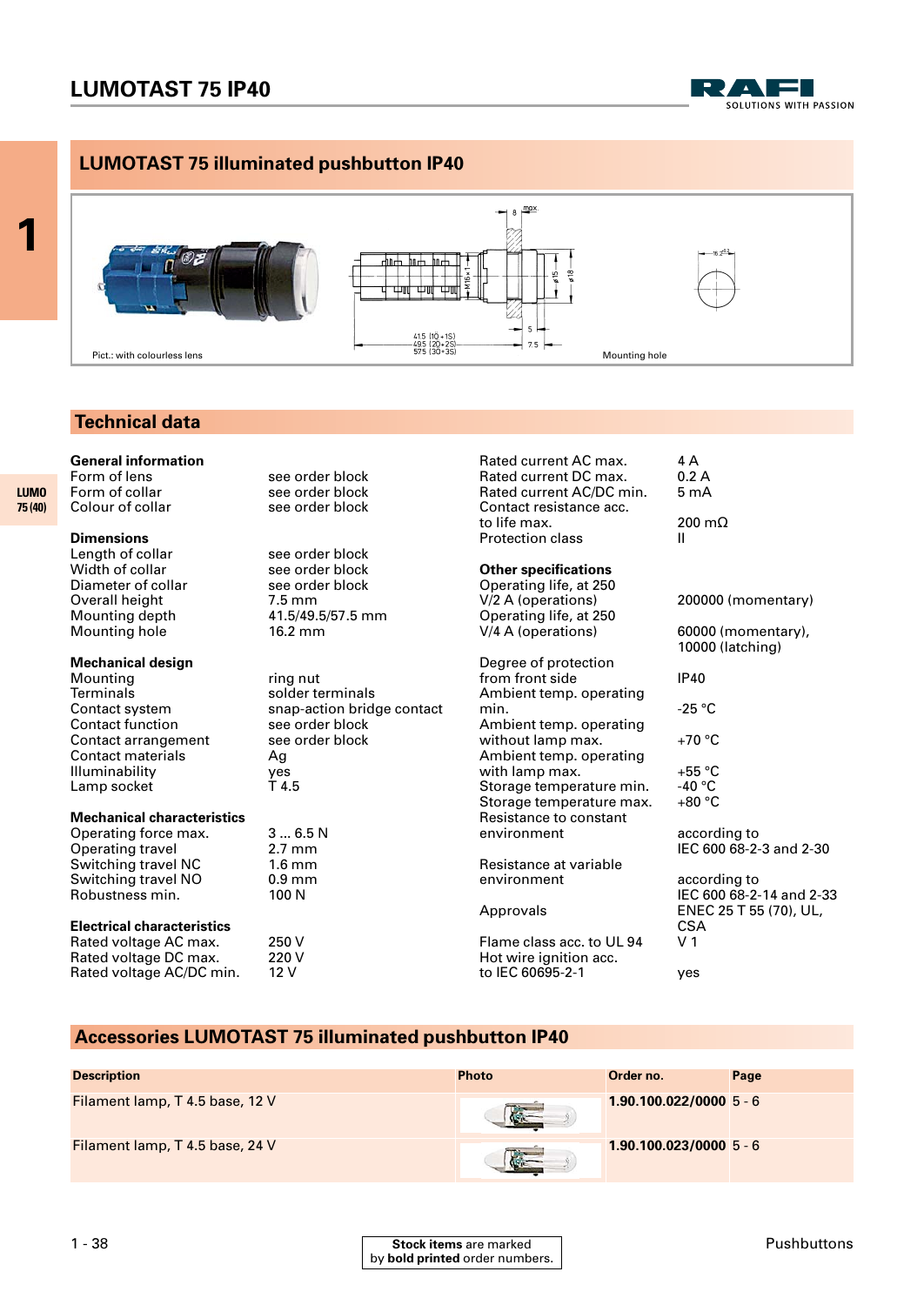

# **Accessories LUMOTAST 75 illuminated pushbutton IP40**

| <b>Description</b>                                                         | <b>Photo</b> | Order no.                  | Page |                        |
|----------------------------------------------------------------------------|--------------|----------------------------|------|------------------------|
| LED T 4.5 superbright, red, 24 V                                           |              | 1.90.690.331/0000 5 - 18   |      |                        |
| LED T 4.5 superbright, green, 24 V                                         |              | 1.90.690.332/0000 5 - 18   |      |                        |
| LED T 4.5 superbright, yellow, 24 V                                        |              | 1.90.690.333/0000 5 - 18   |      |                        |
| LED T 4.5 superbright, blue, 24 V                                          |              | $1.90.690.334/00005 - 18$  |      |                        |
| LED T 4.5 superbright, white, 24 V                                         |              | 1.90.690.335/0000 5 - 18   |      |                        |
| LED T 4.5, red, 2-3 V                                                      |              | $1.90.692.001/00005 - 18$  |      |                        |
| LED T 4.5, green, 2-3 V                                                    |              | 1.90.692.002/0000 5 - 18   |      | <b>LUMO</b><br>75 (40) |
| LED T 4.5, yellow, 2-3 V                                                   |              | 1.90.692.003/0000 5 - 18   |      |                        |
| Lamp extractor for T 4.5/5.5, lamp diameter 4 mm                           |              | $1.90.900.002/00005 - 22$  |      |                        |
| Lamp extractor for lamp diameter 5-6 mm                                    |              | $1.90.900.004/00005 - 22$  |      |                        |
| Protective cap (for 18 x 24 collar)                                        |              | 5.05.800.027/0000 5 - 26   |      |                        |
| Blanking cap, black, to cover spare holes, dimensions<br>$18 \times 18$ mm |              | $5.52.006.020/0103$ 5 - 28 |      |                        |
| Blanking cap, black, to cover spare holes, dimensions<br>$18 \times 24$ mm |              | 5.52.006.021/0100 5 - 28   |      |                        |
| Blanking cap, black, to cover spare holes, round 18 mm                     |              | 5.52.006.022/0100 5 - 28   |      |                        |
| Fixing spanner M 15, M 16                                                  |              | $5.58.002.019/0105$ 5 - 23 |      |                        |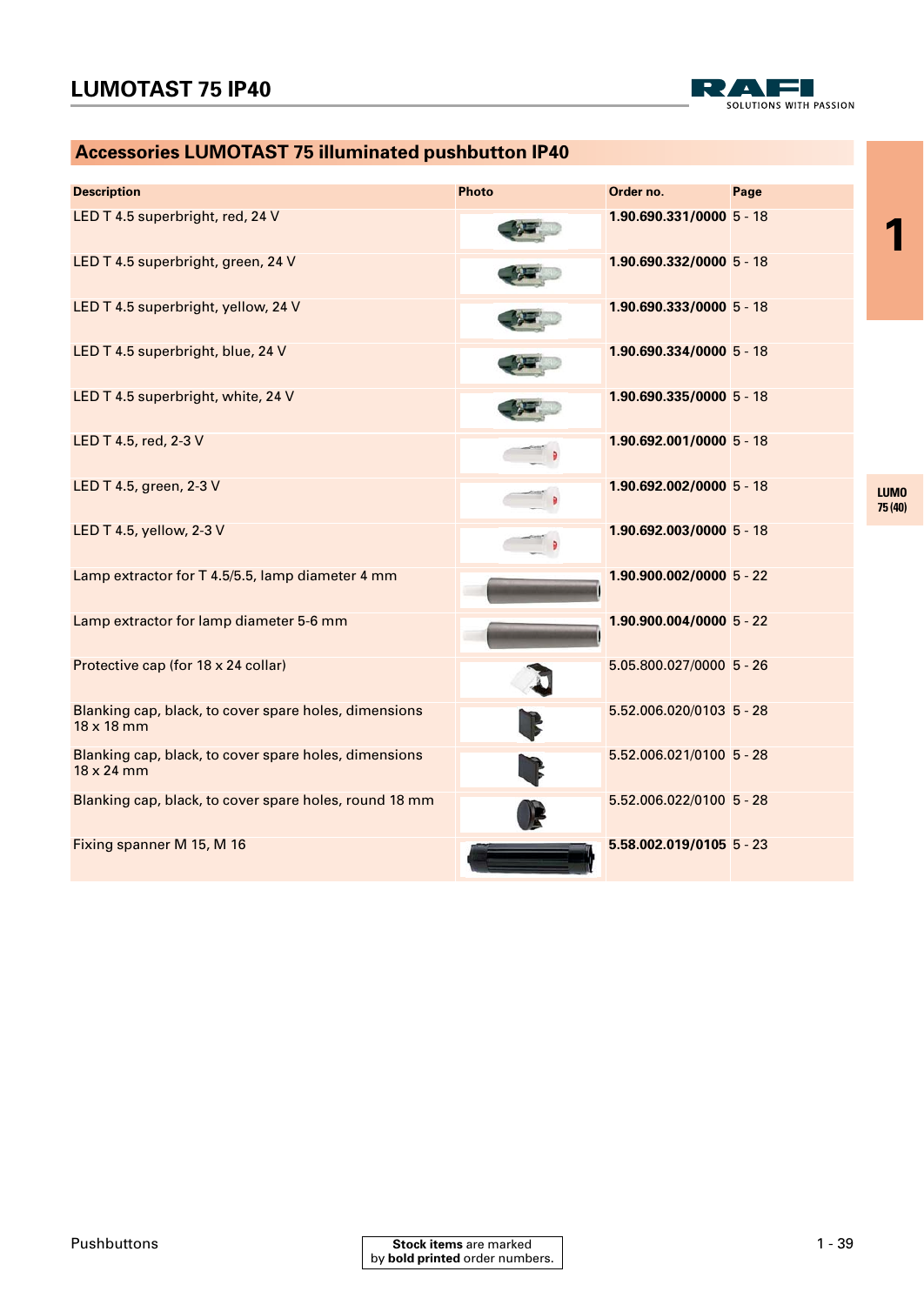

### **LUMOTAST 75 illuminated pushbutton IP40, protruding lens, round collar**



Technical data see page 1 - 38

#### **Lenses:**

Lens, round, transparent colourless, for filament lamp or LED: **5.49.257.011/1002**

Lens, round, transparent red, for LED: **5.49.257.011/1301**

Lens, round, transparent red, for filament lamp: **5.49.257.011/1303**

Lens, round, transparent yellow, for filament lamp or LED: **5.49.257.011/1402**

Lens, round, transparent green, for filament lamp: **5.49.257.011/1502**

Lens, round, transparent green, for LED: **5.49.257.011/1503**

Lens, round, transparent blue, for filament lamp: **5.49.257.011/1601**

#### **Accessories:**

Diffuser, round, for filament lamp, without legend: **5.72.050.000/0202** Diffuser, round, for LED, without legend: **5.72.050.000/0214**

**1**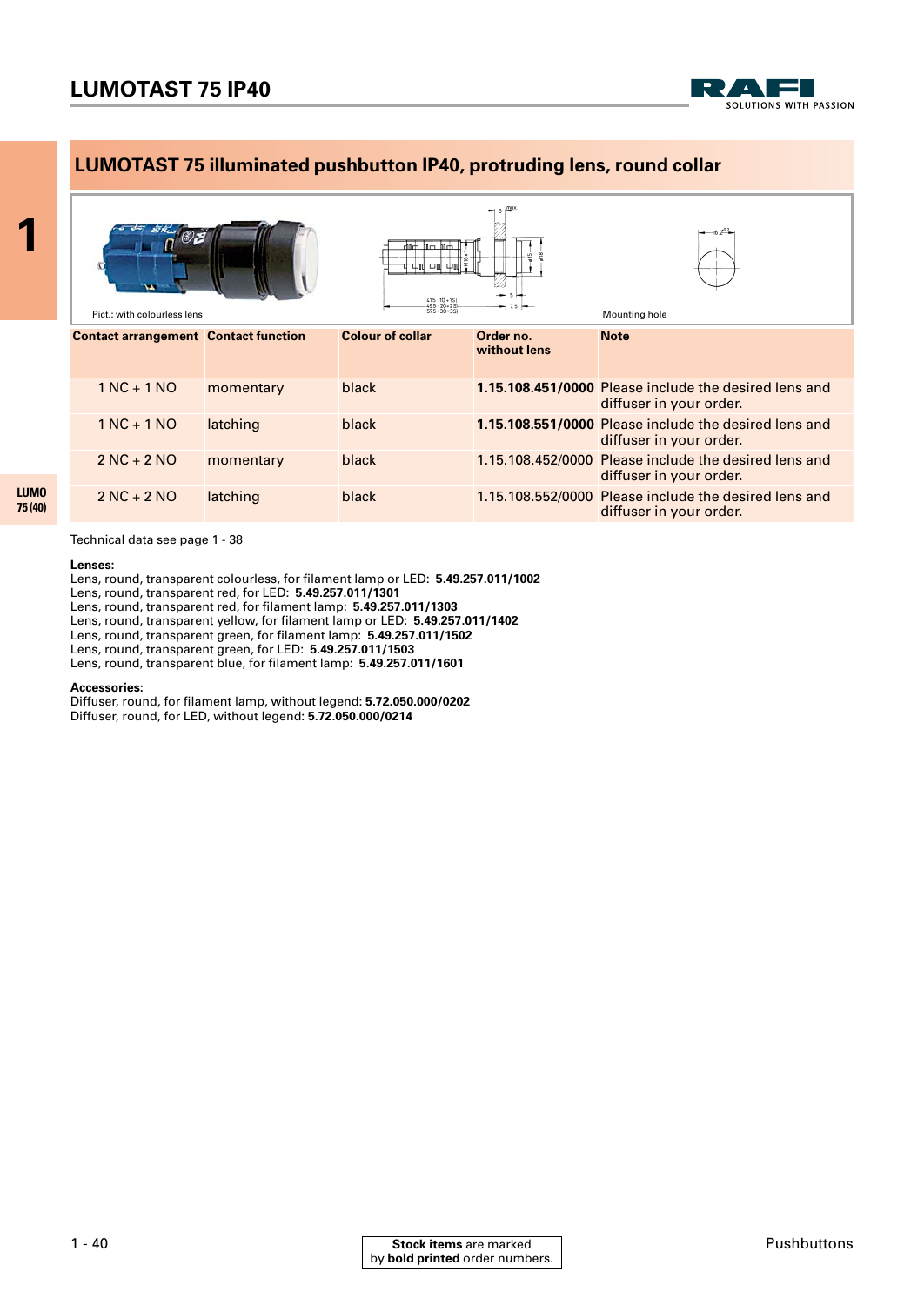

### **LUMOTAST 75 illuminated pushbutton IP40, flush lens, square collar**



Technical data see page 1 - 38

#### **Lenses:**

Lens, square, transparent colourless, for filament lamp or LED: **5.49.275.036/1002**

Lens, square, transparent red, for LED: **5.49.275.036/1301**

Lens, square, transparent red, for filament lamp: **5.49.275.036/1303**

Lens, square, transparent yellow, for filament lamp or LED: **5.49.275.036/1402** Lens, square, transparent green, for filament lamp: **5.49.275.036/1502**

Lens, square, transparent green, for LED: **5.49.275.036/1503**

Lens, square, transparent blue, for filament lamp: **5.49.275.036/1601**

#### **Accessories:**

Sealing cap IP65 (for 18 x 18 collar): 5.05.200.009/0000 Protective cap (for 18 x 18 collar): 5.05.800.030/0000 Diffuser, square, for filament lamp, without legend: **5.73.013.000/0202** Diffuser, square, for LED, without legend: **5.73.013.000/0214**

**LUMO 75 (40)**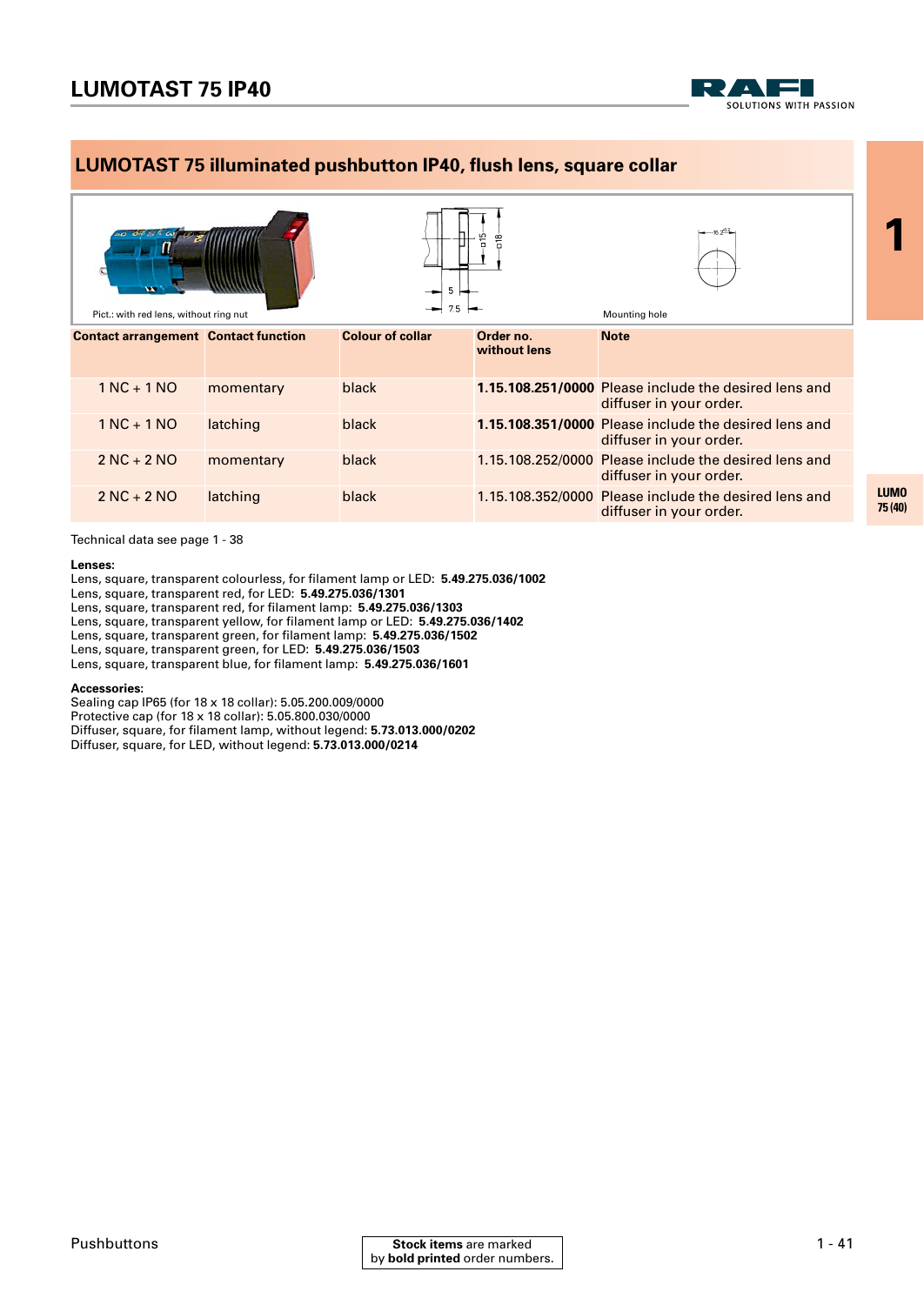



Technical data see page 1 - 38

#### **Lenses:**

Lens, rectangular, transparent colourless, for filament lamp or LED: **5.49.275.032/1002**

Lens, rectangular, transparent red, for LED: **5.49.275.032/1301**

Lens, rectangular, transparent red, for filament lamp: **5.49.275.032/1303**

Lens, rectangular, transparent yellow, for filament lamp or LED: **5.49.275.032/1402**

Lens, rectangular, transparent green, for filament lamp: **5.49.275.032/1502**

Lens, rectangular, transparent green, for LED: **5.49.275.032/1503**

Lens, rectangular, transparent blue, for filament lamp: **5.49.275.032/1601**

#### **Accessories:**

Sealing cap IP65 (for 18 x 24 collar): 5.05.200.008/0000 Protective cap (for 18 x 24 collar): 5.05.800.027/0000 Diffuser, rectangular, for filament lamp, without legend: **5.73.012.000/0202** Diffuser, rectangular, for LED, without legend: **5.73.012.000/0214**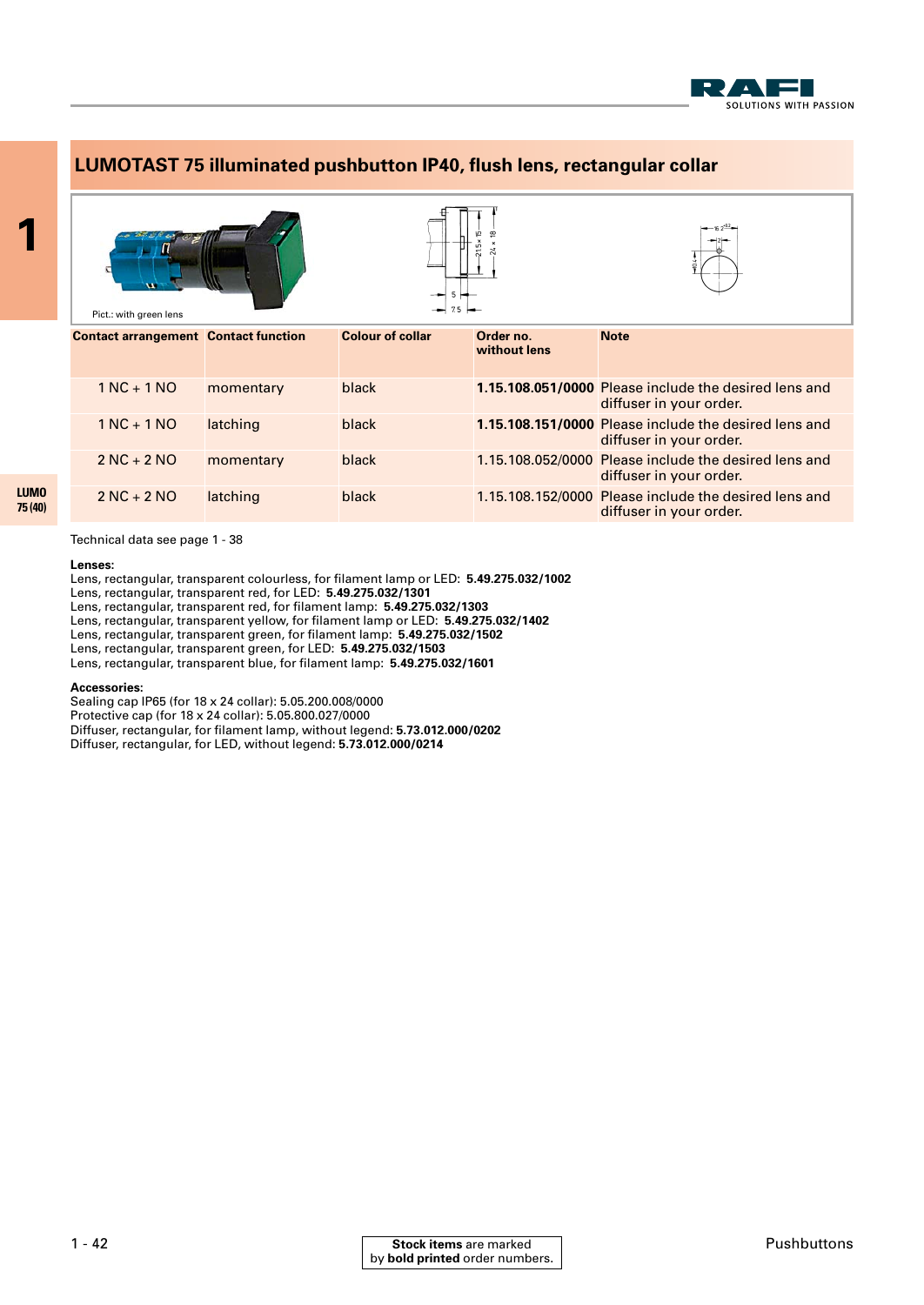

### **LUMOTAST 75 illuminated pushbutton IP40, protruding lens, square collar**



Technical data see page 1 - 38

#### **Lenses:**

Lens, square, transparent colourless, for filament lamp or LED: **5.49.275.036/1002**

Lens, square, transparent red, for LED: **5.49.275.036/1301**

Lens, square, transparent red, for filament lamp: **5.49.275.036/1303**

Lens, square, transparent yellow, for filament lamp or LED: **5.49.275.036/1402**

Lens, square, transparent green, for filament lamp: **5.49.275.036/1502**

Lens, square, transparent green, for LED: **5.49.275.036/1503**

Lens, square, transparent blue, for filament lamp: **5.49.275.036/1601**

#### **Accessories:**

Sealing cap IP65 (for 18 x 18 collar): 5.05.200.009/0000 Protective cap (for 18 x 18 collar): 5.05.800.030/0000 Diffuser, square, for filament lamp, without legend: **5.73.013.000/0202** Diffuser, square, for LED, without legend: **5.73.013.000/0214**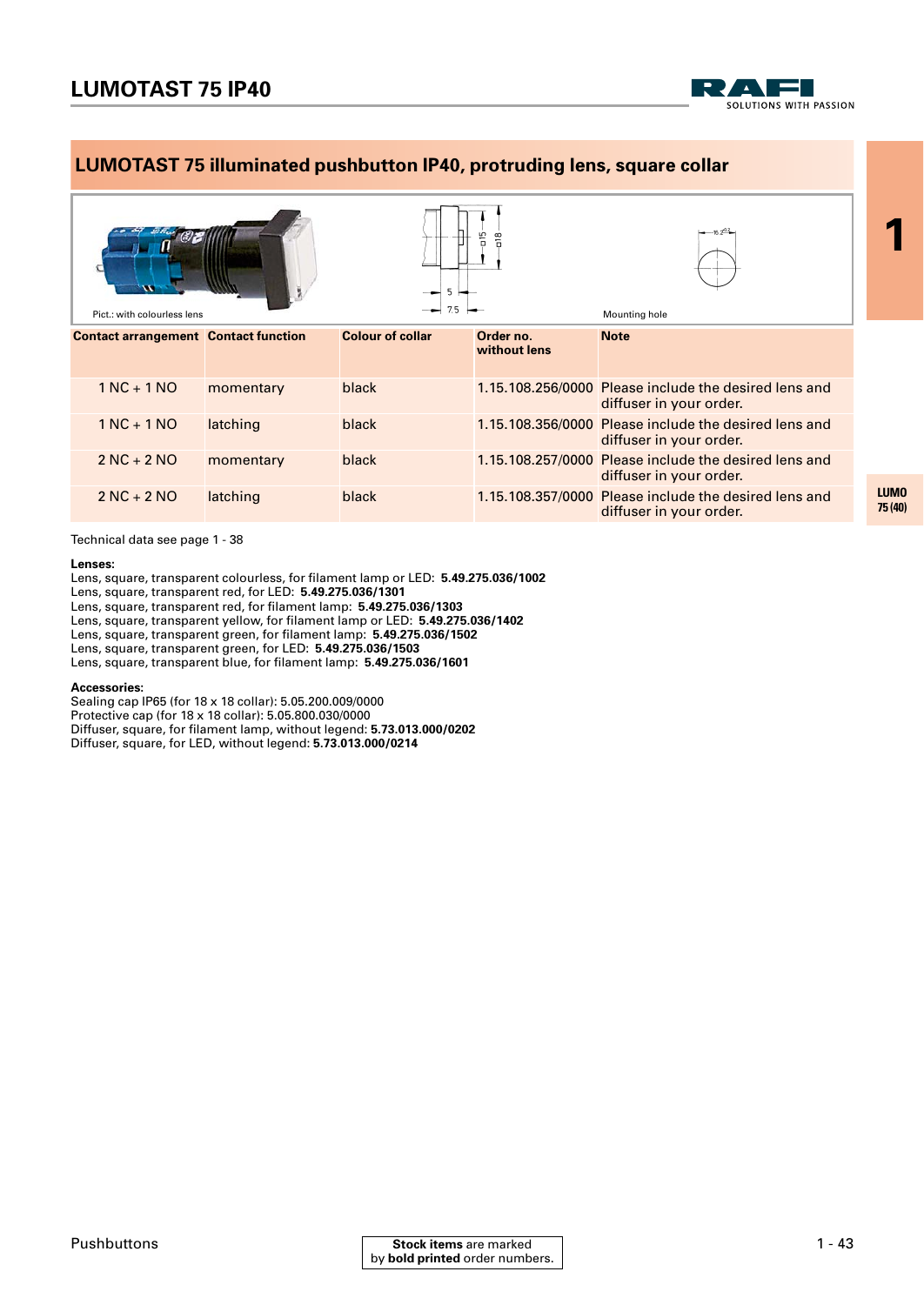## **LUMOTAST 75 IP40**







### **Technical data**

**General information**

Form of collar

### **Dimensions**

**1**

**LUMO 75 (40)** 

> Length of collar see order block<br>Diameter of collar see order block Diameter of collar see order block<br>Width of collar see order block Width of collar Overall height (without key)  $\begin{array}{ccc} 7.5 \text{ mm} \\ \text{Meumann} \\ \text{Meunting depth} \end{array}$ Mounting depth Mounting hole 16.2 mm

#### **Mechanical design**

Mounting ring nut<br>Terminals ring solder to Contact function see order block Contact arrangement see order block<br>
Contact materials
Solandage Contact materials Contact materials Illuminability no Lock cylinder lock<br>
Wafers
1990 Mater Material Apins Wafers Lock type 1D 21 Number of locking positions 45 Main key no Symmetric key<br>Key removal position see order block  $Key$  removal position

# **Mechanical characteristics**

**Electrical characteristics** Rated voltage AC max. 250 V<br>Rated voltage DC max. 220 V Rated voltage DC max.

Form of lens<br>
Colour of collar
Colour of collar
See order block see order block<br>see order block

solder terminals Contact system snap-action bridge contact

see order block

Rated voltage AC/DC min. 12 V<br>Rated current AC max. 4 A Rated current AC max. 4 A<br>Rated current DC max. 0.02 A Rated current DC max. Rated current AC/DC min. 5 mA Contact resistance acc. to life max. 200 m $\Omega$ Bouncing time max. 10 ms<br>ESD-strength min. 14 kV ESD-strength min.

#### **Other specifications**

Operating life, at 250<br>V/2 A (operations) Operating life, at 250<br>V/4 A (operations) Degree of protection from front side IP40 Ambient temp. operating min.  $\overline{C}$  -25 °C Ambient temp. operating max. +70 °C<br>Storage temperature min. +40 °C Storage temperature min. Storage temperature max. +80 °C Resistance to constant<br>environment

Resistance at variable environment according to

Weight max.<br>Approvals

Flame class acc. to UL 94 V 1 Hot wire ignition acc. to IEC 60695-2-1 yes

50000 (momentary) according to IEC 600 68-2-3 and 2-30

50000 (momentary)

IEC 600 68-2-14 and 2-33 35 g<br>ENEC 25 T 55 (70), UL, **CSA** 

### **Accessories LUMOTAST 75 keylock switch IP40**

| <b>Description</b>                                                         | <b>Photo</b> | Order no.                  | Page |
|----------------------------------------------------------------------------|--------------|----------------------------|------|
| Blanking cap, black, to cover spare holes, dimensions<br>$18 \times 24$ mm |              | $5.52.006.021/0100$ 5 - 28 |      |
| Blanking cap, black, to cover spare holes, round 18 mm                     |              | $5.52.006.022/0100$ 5 - 28 |      |

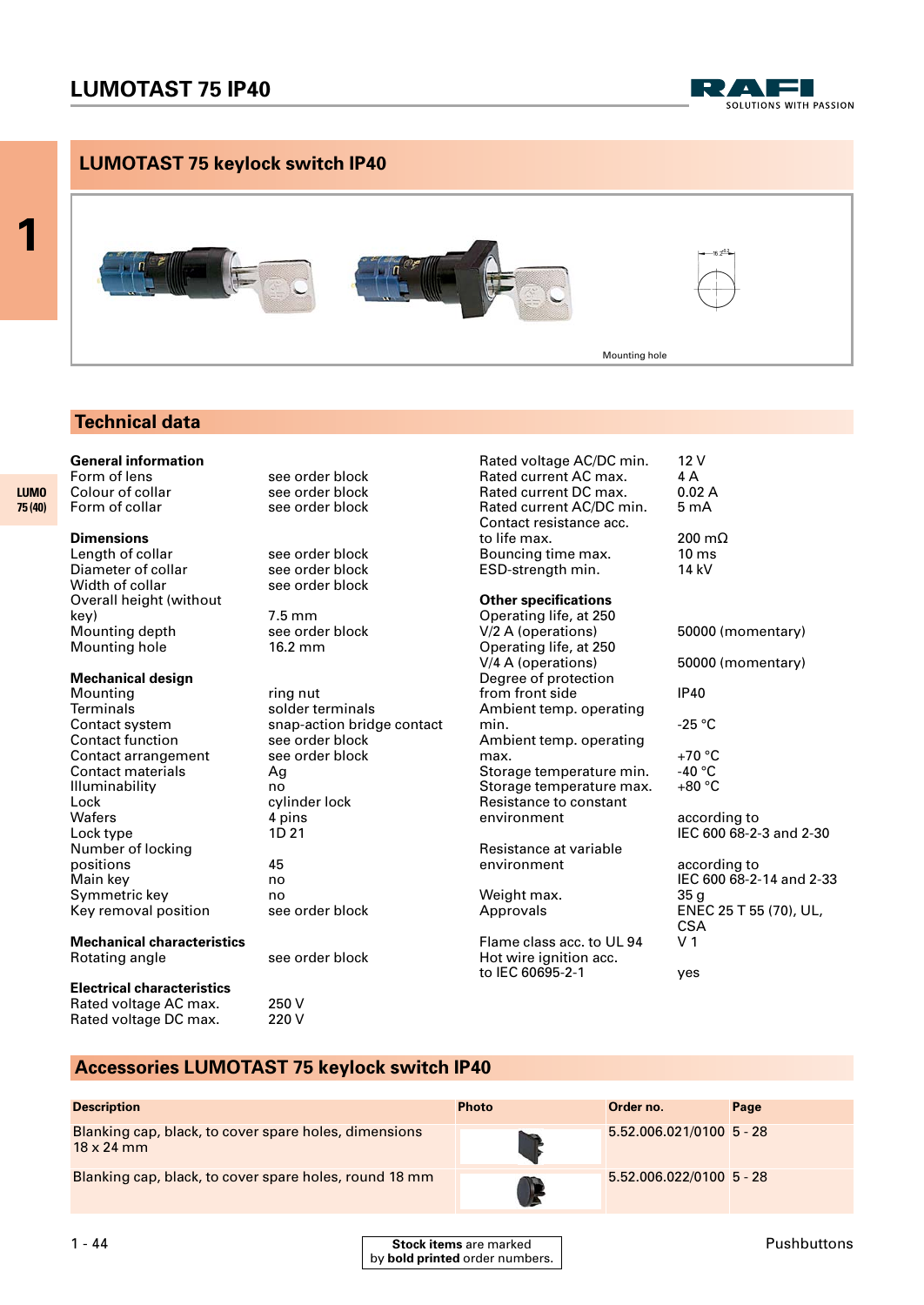SOLUTIONS WITH PASSION

### **Accessories LUMOTAST 75 keylock switch IP40**



### **LUMOTAST 75 keylock switch IP40, round collar**



Technical data see page 1 - 44

Included: 2 keys.

Other lock variants and contacts available on request.